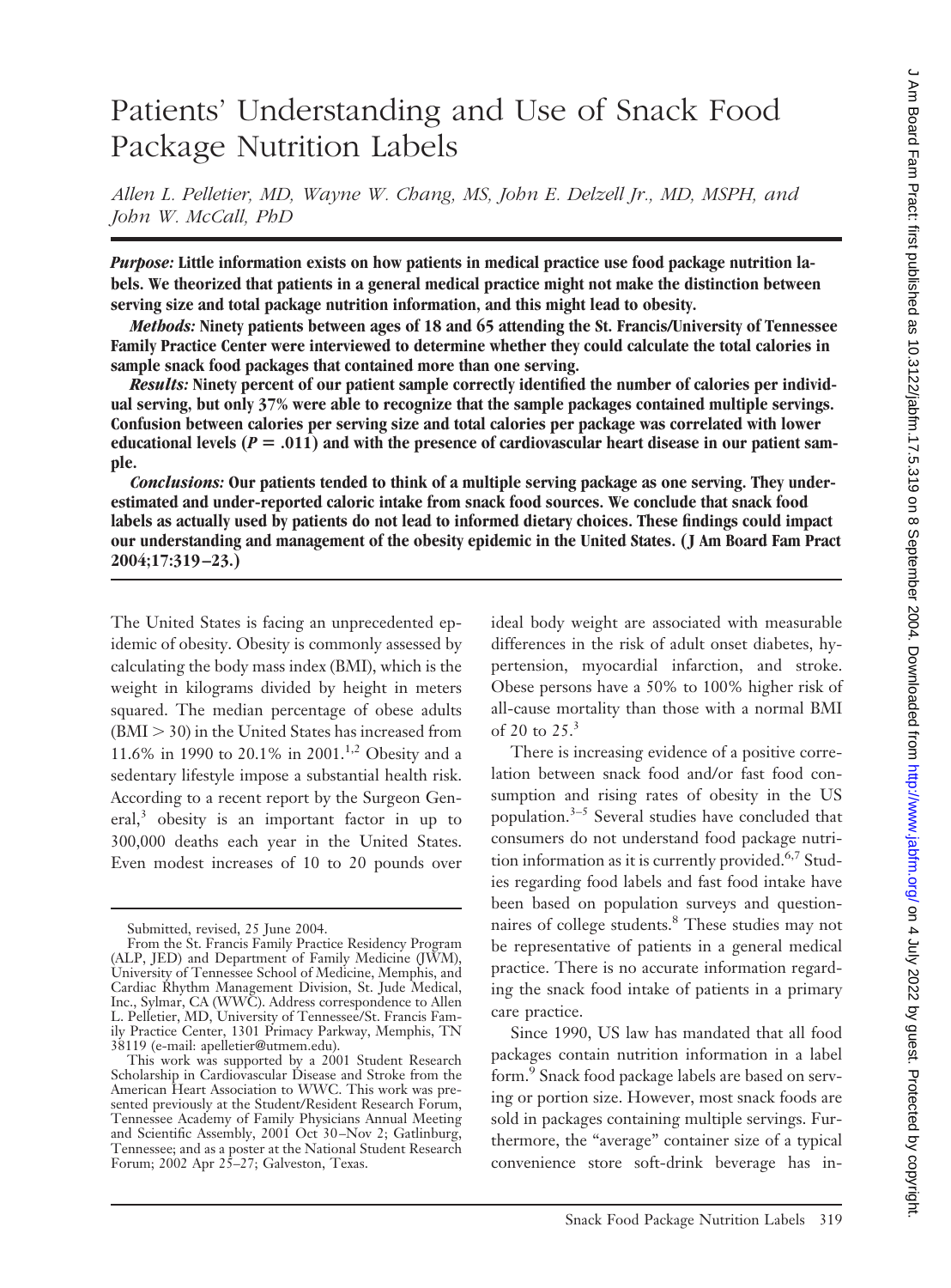|  |  | Table 1. Nutrition Information Labels from Snack Food Packages Used in the Study |  |  |  |  |  |
|--|--|----------------------------------------------------------------------------------|--|--|--|--|--|
|--|--|----------------------------------------------------------------------------------|--|--|--|--|--|

| Product                                        | Serving<br><b>Size</b>        | Package<br><b>Size</b>         | Cal/<br>Serving | Calculated<br>Cal/Package | Fat Cal%<br>FDA/Serving | Fat Cal%<br>FDA/Package |
|------------------------------------------------|-------------------------------|--------------------------------|-----------------|---------------------------|-------------------------|-------------------------|
| Doritos Nacho Cheesier<br>Tortilla Chips       | 1 ounce                       | $3.25$ ounces                  | 140             | 455                       | 11%                     | 36%                     |
| Milky Way Big Bar                              | $1/3$ bar<br>(34 g)           | 363 ounces<br>(102 g)          | 160             | 480                       | 9%                      | 27%                     |
| GrandMa's Vanilla Sandwich<br>Cremes (3 ounce) | 5 cookies<br>$(43 \text{ g})$ | 10 cookies<br>$(86 \text{ g})$ | 210             | 420                       | 15%                     | 30%                     |
| Pepsi                                          | 8 ounce                       | 20 ounces                      | 100             | 250                       | N/A                     | N/A                     |

creased from 6.5 ounces in the 1950s to 20 ounces (or more) today. $4$  We postulate that this trend has obscured the distinction between unit size and portion or serving size. (For example, a typical bag of potato chips from a convenience store now contains 3 or more servings). This observation led to our research question: do patients in a general medical practice make the distinction between serving size and package size when consuming snack foods? Stated another way: our hypothesis is that patients make the error of equating "calories per serving" with calories per package. Because this equation is not true for most of snack packages and beverages presently sold, patients may not recognize when they consume multiple servings of a snack food at one sitting. We examined this hypothesis by presenting adult patients in our family practice clinic with a series of questions to determine whether they could identify and correctly use information on actual snack food package labels.

# **Methods**

A convenience sample of adult patients between the ages of 18 and 65 presenting for medical care at the University of Tennessee/St. Francis Family Practice Center in June 2001 were invited to participate in the study. The University of Tennessee Health Sciences Center Institutional Review Board granted approval of this study. Informed consent was obtained from all patients who volunteered to participate in the study. A total of 100 patients were enrolled, and 90 patients completed the entire survey with the investigator. Participants were first given a questionnaire collecting demographic data and patient health information (self-reported). Participants were asked to state their estimated consumption per week of snack foods and beverages, television viewing habits, and weekly amount of exercise.

Participants were interviewed in person by one of the authors (WWC). Each participant was shown photocopies of nutrition information from an assortment of snack food packages. We selected one beverage, bottled for convenience sale, and a selection of 3 prepackaged, commonly available snack food items. Each product package contained multiple servings (ranging from 2 to 3.5 servings per package). Information taken directly from package labels of the products we presented is reproduced in Table 1. Participants were asked a series of questions to determine their ability to correctly interpret nutrition information from the product labels on display. The interview was conducted with minimal prompting and assistance from the interviewer. Initial incorrect interpretations of the nutrition label were not corrected but simply noted. The participants who initially failed to recognize the packages contained multiple servings were prompted to re-evaluate, and their response was again noted. The structure of the complete interview process is outlined in Table 2.

The primary outcome measure was the participants' final assessment of the total calories in each snack food package and beverage container, based on their interpretation of the nutrition information

**Table 2. Study Interview Questions**

- 1. Do you know, or can you guess, how many calories are in this package?
- 2. Do you know where you can find this information on the package? (Show if answer is no)
- 3. Can you tell how many calories are in the entire package now? (Paper, calculation assistance offered only if requested)
- 4. Can you tell if there is any fat in the product? If so, how much?
- 5. Do you know how many calories you should consume in a day? How many grams of fat in a day?
- 6. Do you know, or can you figure out, what portion of your daily calorie or fat allotment is in this package?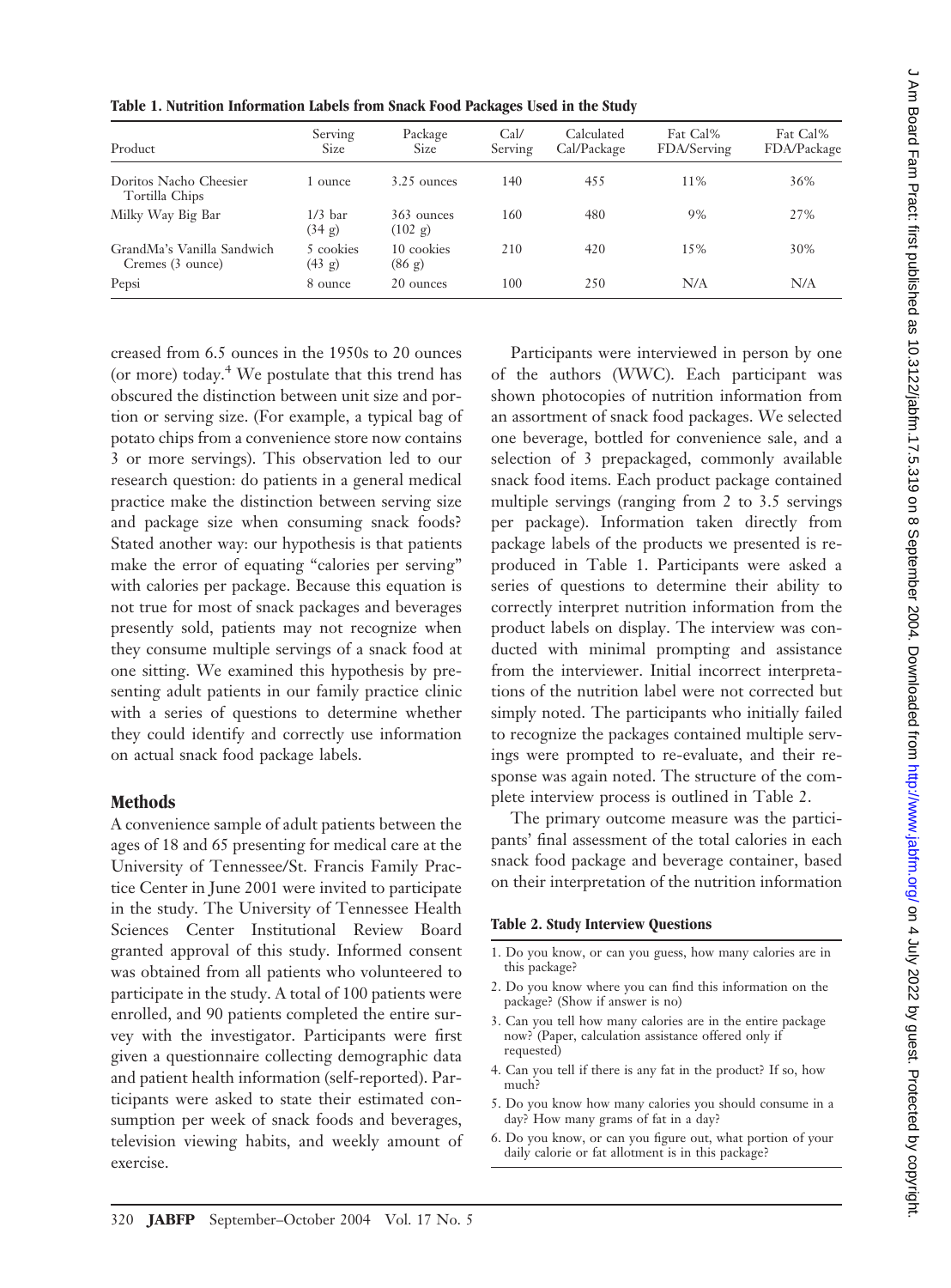label. Patients who read the "calories per serving line" as equal to the total package calorie content were scored as "no" (for incorrect interpretation). Patients who ultimately noted that there are multiple servings per package were scored as "yes" for a correct interpretation, even if they had given an initially incorrect interpretation or had difficulty calculating the exact number of calories in the package.

The interview process also asked the participant to interpret the fat content on the nutrition label. However, it quickly became apparent that confusion about fat calories per package paralleled confusion about calorie content. Therefore, only data on participants' understanding on calories per package was collected and reported as a proxy to understand how well these patients understood the nutrition information label.

Secondary outcome measures were based on correlations between correct or incorrect understanding (of total calories per package) with data collected from the patient survey. Data were analyzed using SAS, version 8, with  $\chi^2$  analysis and Fischer exact test for correlation of label understanding with educational background, exercise, television viewing habits, obesity, and comorbid medical conditions.

# **Results**

Patients reported consuming, on average, 2 fastfood type snacks per day (beverage or packaged snack foods). The majority of our sample patients are sedentary, exercising fewer than 3 times per week. The mean self-reported TV viewing of our sample was 25.4 hours per week. Our patient sample included a significant number that were overweight. The BMI was calculated for 83 patients, and the mean BMI was 28.5. Many of our patients had one or more chronic medical disorders in which lifestyle, diet, and nutrition are known to play a major role, such as diabetes, hypertension, and cardiovascular heart disease (CHD). Demographic and socioeconomic data, self-reported habits, and self-reported health information is summarized in Table 3.

Eighty-one of 90 patients interviewed (91%) knew where to find nutrition information on packaged foods and could correctly identify the line on the nutrition label indicating calories per serving. However,77 (86%) initially incorrectly identified

#### **Table 3. Characteristics of Study Sample**

| Demographic                                           |                      |            |
|-------------------------------------------------------|----------------------|------------|
|                                                       |                      |            |
| Sex                                                   |                      |            |
| Male<br>Female                                        | $n = 17$<br>$n = 73$ | 19%<br>81% |
|                                                       |                      |            |
| Race                                                  |                      |            |
| African American<br>White                             | $n = 38$<br>$n = 43$ | 42%<br>48% |
| Other                                                 | $n = 9$              | 10%        |
|                                                       |                      |            |
| Age                                                   | 18 to 60 (mean 36.2) |            |
| Annual Income (Missing)<br>$n = 19$                   |                      |            |
| $<$ \$10,000                                          | $n = 18$             | 25%        |
| \$10,000 to 30,000                                    | $n = 44$             | 62%        |
| $>$ \$30,000                                          | $n = 9$              | 13%        |
| Education                                             |                      |            |
| Less than high school                                 | $n = 23$             | 26%        |
| High school/equivalent                                | $n = 51$             | 57%        |
| Beyond high school                                    | $n = 15$             | 17%        |
| Habits, self-report (group<br>mean)                   |                      |            |
| Daily snack food/beverage                             | 2 units per day      |            |
| Exercise frequency                                    | 3 times per week     |            |
| TV viewing per week                                   | 25.4 hours per week  |            |
| BMI (calculated)                                      | 28.4                 |            |
| Co-morbid medical conditions,<br>self-report (missing |                      |            |
| $n = 11$                                              |                      |            |
| Diabetes                                              | $n = 17$             | 21%        |
| Hypertension                                          | $n = 29$<br>$n = 6$  | 37%<br>8%  |
| Coronary heart disease<br>Stroke/cerebrovascular      | $n = 3$              | 4%         |
| disease                                               |                      |            |
| Chronic obstructive lung                              | $n = 0$              | 0%         |
| disease                                               |                      |            |
| Hyperlipidemia                                        | $n = 24$             | 30%        |

the total package calorie content equal to "calories per serving." With prompting, some patients corrected this initial error, but a large majority (57 of 90,or 63%) still in the end confused calories per serving with total calories per package. Patients who had not completed high school were less likely to correctly identify total calories in a package based on the label information  $(P = .011)$ . Inability to correctly identify total calories in the package was also associated with the presence of CHD in our patient sample  $(P < .05)$  (Table 4). No significant association was found between incorrect interpretation of package information and race/ ethnicity, gender, marital status, television viewing habits, exercise, obesity, and self-reported presence of chronic diseases other than CHD.

# **Discussion**

A recent study has suggested a strong link between snack food consumption and adolescent obesity.<sup>10</sup> Like other studies, however, this was based on a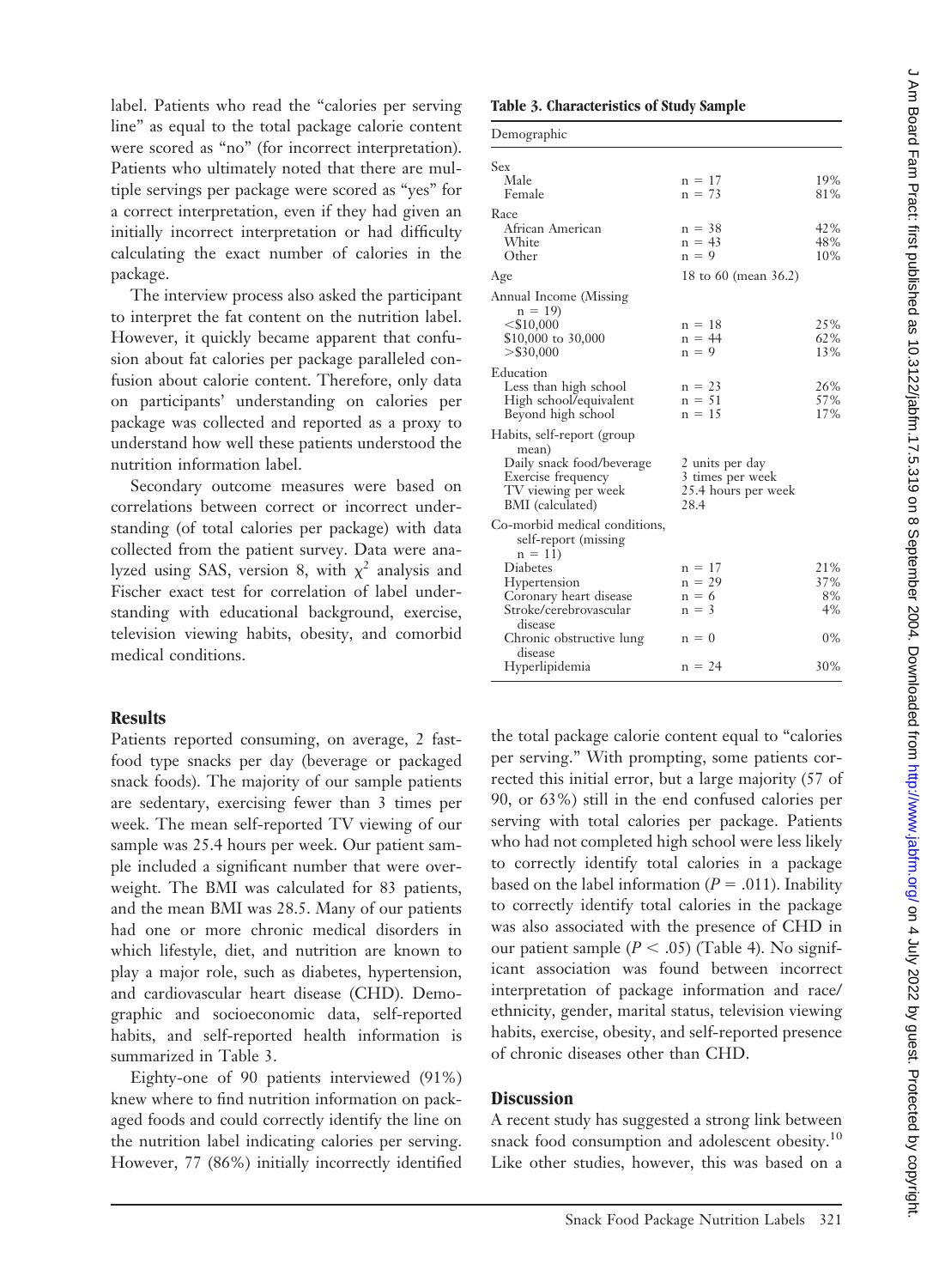| Table 4. Significant Associations with Incorrect |  |
|--------------------------------------------------|--|
| <b>Interpretation of Package Label</b>           |  |

| Unable to<br>identify<br>multiple<br>servings per<br>package | Able to identify<br>multiple<br>servings per<br>package |
|--------------------------------------------------------------|---------------------------------------------------------|
| 51<br>6                                                      | 33<br>$\left( \right)$                                  |
|                                                              |                                                         |
| 35<br>18                                                     | 10<br>17<br>6                                           |
|                                                              |                                                         |

There was a significant difference in the ability to identify multiple servings per package in those with at least a high school diploma versus those that did not complete high school.

recall of food consumption. No studies that we are aware of have examined how a typical general practice patient population understands and uses (or does not) snack food nutrition information. An overwhelming majority of patients in this sample does not understand the distinction between "serving size" and "package/container size" of prepackaged snack foods and beverages. Thus, they believe they are consuming a single serving of snack food per package when in fact they are not. Patients with less education seem to be especially at risk of making this mistake.

Based on self-reported snack food intake of 2 units daily, our patients consume an average of 4 to 6 servings of snack food per day without realizing that they are doing so. The average patient in our study thus consumes (conservatively) 600 to 1000 calories daily from snack food sources. The consequences of this excess caloric intake over time can be highly significant. Because few physicians routinely ask patients about snack food intake, the impact of this on weight and weight-related disorders is very likely to be hidden or overlooked.

Many physicians can relate tales of obese patients who consume large amounts of sugar and caffeine-laden beverages or multiple packages of prepackaged snacks, yet these same patients genuinely seem to have no concept of the effect that this has on their health. Our study may provide an explanation for this phenomenon. It is surprising how little systematic study has been done on snack food intake and its impact on health in actual medical practice. This study suggests the need for better education of patients on this matter, and the need for physicians to specifically ask about snack food intake among patients in their practice. Finally, this study calls into question the utility of snack food package labeling itself.

Our study relies in part on patients' self-report of food intake and related habits, which may be misleading. However, recent studies have shown that overweight persons tend to under-report caloric energy intake.<sup>5</sup> In addition, the personal interviews allowed us to correct for any recall bias by directly testing participant's knowledge about serving versus package size.

The assumption has been that consumers can correctly use nutrition label information to distinguish between serving size and unit/package size, and use this information to make informed choices about their eating habits. Our survey suggests that this assumption is incorrect. We find that the overwhelming majority of our patients do not understand snack food nutrition labels well enough to make informed dietary choices. This is especially striking in our patients with limited education, who tend to be most at risk for nutrition-related disorders. Further research into this area is needed. The role of advertising and the effects of the widespread availability of snack food are other factors to consider. The results of such clinical research could lead to better understanding and management of obesity in this country.

# **References**

- 1. Centers for Disease Control and Prevention [homepage on the Internet]. Atlanta: Centers for Disease Control and Prevention; 2003 [updated 2003 Nov 5; cited 2004 Jun 25]. National Center for Chronic Disease Prevention and Health Promotion. Behavioral Risk Factor Surveillance System. Available from: http://apps.nccd.cdc.gov/brfss/trends/ trenddata.asp
- 2. Mokdad AH, Bowman BA, Ford ES, Vinicor F, Marks JS, Koplan JP. The continuing epidemics of obesity and diabetes in the United States. JAMA 2001;286:1195–200.
- 3. US Department of Health and Human Services. The Surgeon General's call to action to prevent and decrease overweight and obesity. Rockville (MD): U.S. Department of Health and Human Services, Public Health Service, Office of the Surgeon General; 2001. Available from: http://www.surgeongeneral.gov/ topics/obesity/calltoaction/CalltoAction.pdf
- 4. Nielsen SJ, Barry MP. Patterns and trends in food portion sizes, 1977–1998. JAMA 2003;289:450-3.